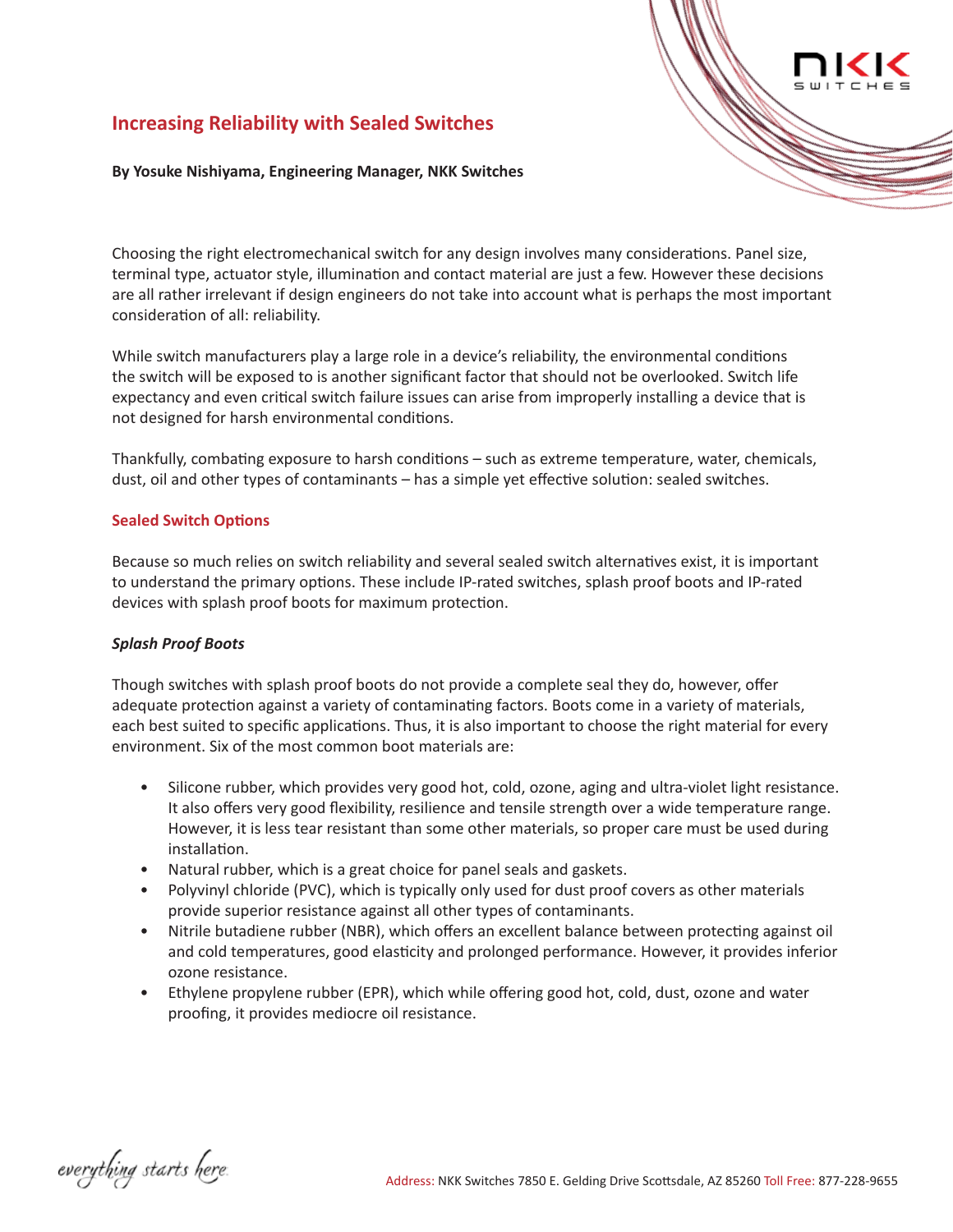Switch manufacturers can often retrofit most switch types, including pushbutton, rocker, rotary and toggle switches, with splash proof boots. The only exceptions are typically heavy-duty power rotary and slide switches.

While splash proof boots are an excellent choice for many designs, there are some common pitfalls that often come up during the boot installation process. These include improper panel material or panel thickness, the wrong boot for a specific switch, improper torque sequence or assembly process and insufficient thread engagement.

## *IP-Rated Switches*

IP-rated switches are process sealed during manufacturing. They are subsequently guaranteed to resist certain environmental factors based on a ratings classification system established by the International Organization for Standardization's (ISO) IEC60529 standard.

This directive specifies the degree of protection of enclosures for low-voltage switches; specifically, protection of operators against contact with live or moving parts and the prevention of contamination by solid foreign material. The IP code is a specification used internationally and is similar to the National Electrical Manufacturers Association (NEMA) standard.

Common IP ratings include IP60, IP64, IP65 and IP67. Here is what each of these ratings means:

- IP60: Dust tight, but not protected against water.
- IP64: Dust tight and protected against splashing water from any direction.
- IP65: Dust tight and protected against low-pressure water jets from any direction.
- IP67: Dust tight and protected against effects of temporary immersion (up to 1 meter).

For designs requiring absolute precision, it is possible to rate to a specific IP rating and test according to a specific application's requirements. A few examples of testing include cycle tests, environmental tests and shock and vibration tests.



everything starts here.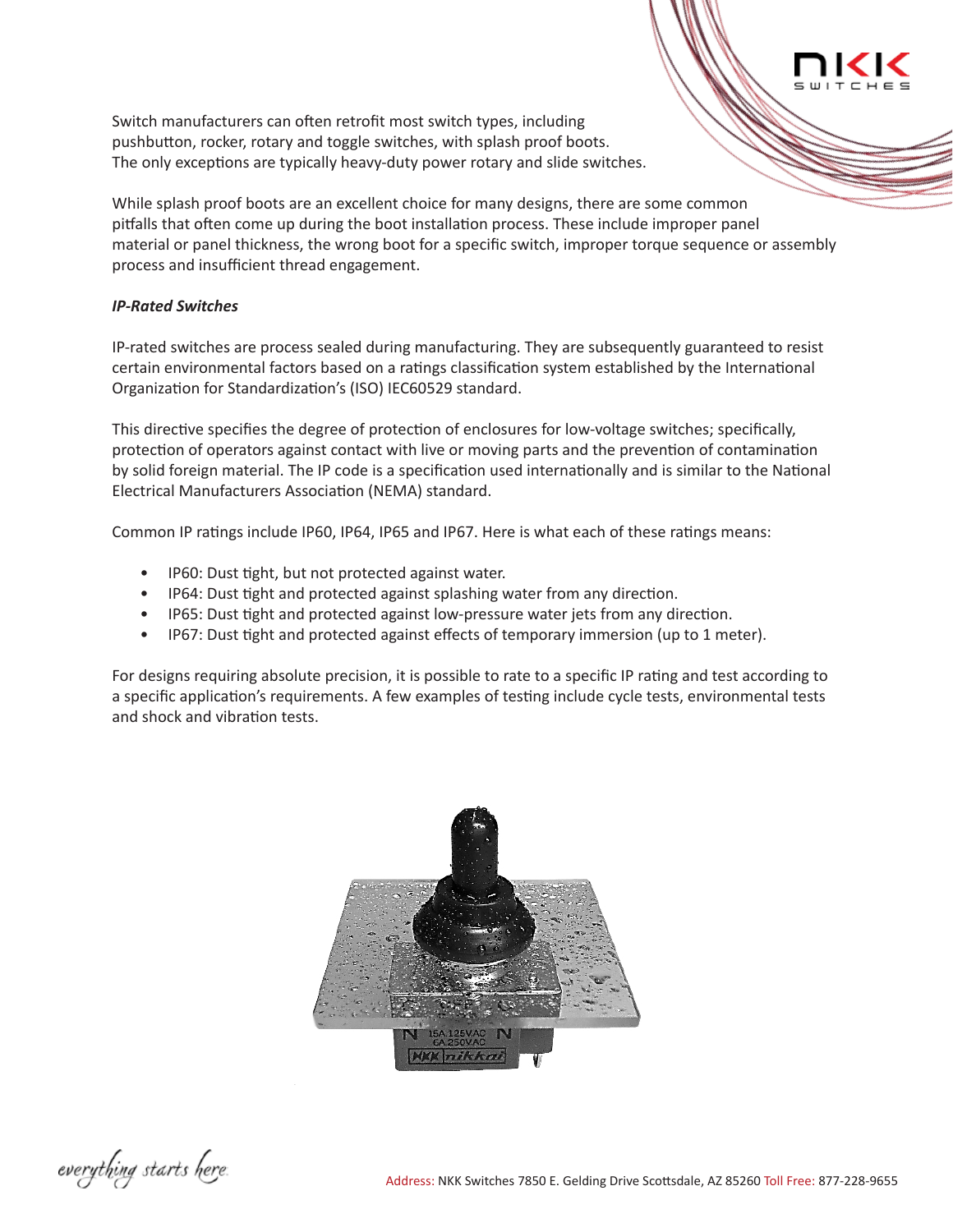#### *IP-Rated Switches with Splash Proof Boots*

As a third sealed switch option, IP-rated devices with splash proof boots combine the sealed characteristics of IP-rated devices with an added splash proof boot. If an application requiring an IP-rated switch impacts the safety of either the equipment or human life, designing in such redundancy to ensure the highest level of protection against contamination and disastrous switch failure can be essential.

#### **How to Select the Right Sealed Switch**

The ideal sealing method for a specific application – whether that is a splash proof boot, an IP-rated device or a combination of the two – is largely dependent on the environment the switch will be used in. The most common harsh application environments are automotive/transportation/heavy equipment, industrial control and medical.

#### *Automotive/Transportation/Heavy Equipment*

A key characteristic of automotive/transportation/heavy equipment environments is assured prolonged or particularly obtrusive exposure to contaminants. These contaminants include dust, dirt and liquids. Such environments can also present temperature and vibration concerns, which could affect the fit and performance of a splash proof boot.

IP-rated switches are the best choice for automotive/transportation/heavy equipment applications. For most designs, an IP64 rated device, which is guaranteed dust tight and protected against splashing water from any direction, is sufficient.

#### *Industrial Control*

Several questions must be asked when selecting a switch for industrial control environments:

- What types of processes are being used in the facility?
- What is being made in the facility?
- Are there any contaminants in the air that could potentially affect switch performance?

All these factors are critical in the decision. In many cases, switches in industrial control environments will be exposed to fluids such as oils, cleaners or materials used in manufacturing processes. In such environments, where heavy machinery is often present, the consistent performance of a switch can become a safety issue with dire consequences.

Typically, industrial control environments require IP-rated switches. However, when safety is a factor in such environments, an IP-rated device with a splash proof boot is recommended. For example, consider the possibility that in such an environment, the switch housing could become compromised; thus, breaking the housing's seal. The protective boot would thus provide a second, but necessary barrier of defense against contaminants.

everything starts here.